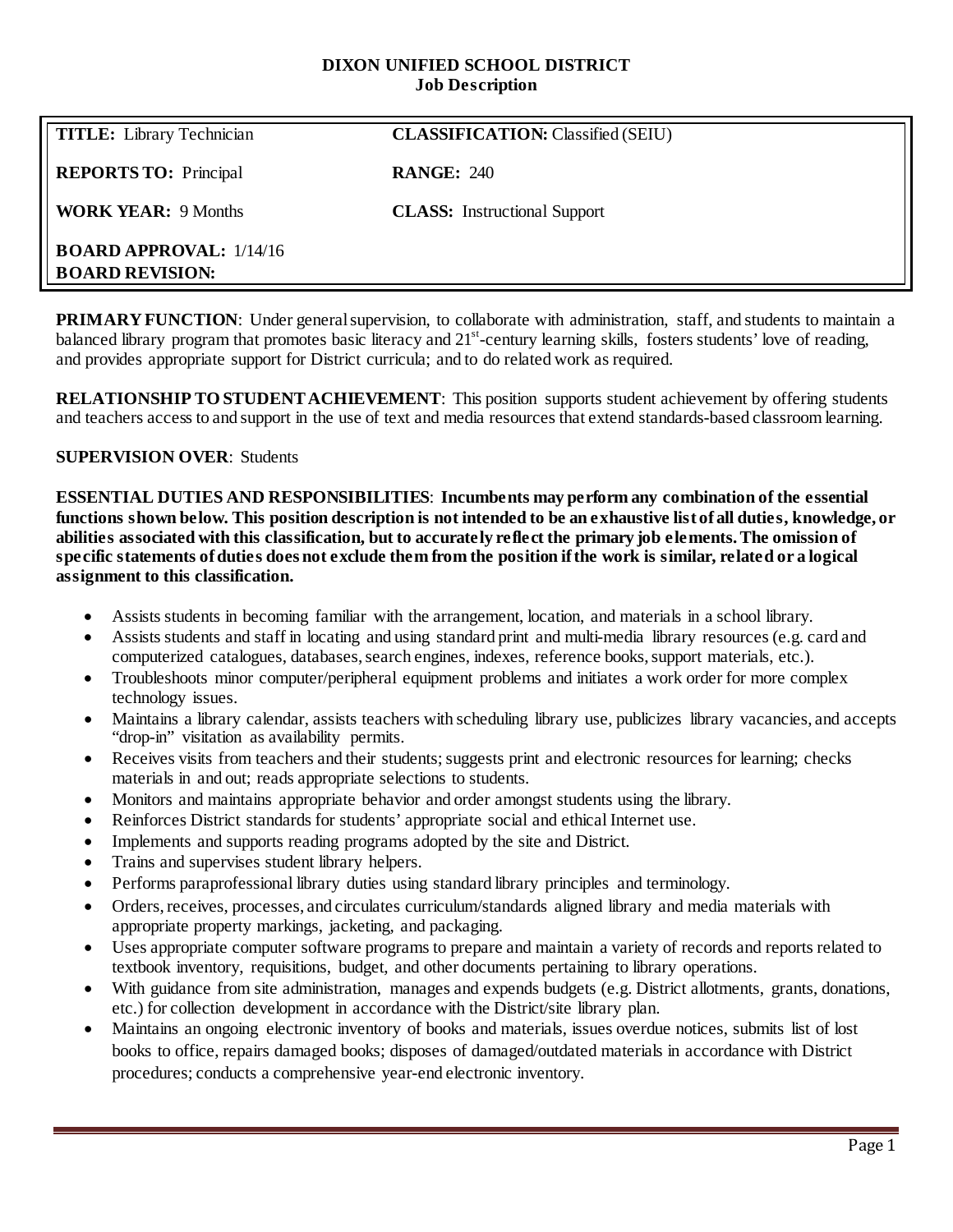- Maintains work site as a clean, organized, welcoming place for students and staff; prepares bulletin boards and book displays to promote use of library facilities or specific reading programs.
- May fundraise via school book fairs to procure supplemental funding for library books, magazines, resources, and materials.
- Cares for, supervises, controls, and protects students in a manner commensurate to assigned duties and responsibilities.
- Completes other reasonable duties as assigned.

# **TRAINING, EDUCATION, AND EXPERIENCE:**

- High school diploma or the equivalent; community college and/or vocational training certificate preferred.
- One to three years library or instructional setting work OR an equivalent combination of experience and education from which comparable knowledge, skills, and abilities have been achieved.
- Prior experience working in a public school setting preferred.

## **LICENSES AND OTHER REQUIREMENTS:**

- May require a valid California Driver's License, insurable status by the District's carrier, and access to a personal vehicle in some cases.
- Fingerprint/criminal justice clearance.
- Possession of a negative TB risk assessment certificate and, if risk factors are identified, a negative TB examination, that is no more than 60 days old and renewable at least once every four years.

## **KNOWLEDGE AND ABILITIES: The following outline of essential knowledge, abilities, and physical requirements is not exhaustive and may be supplemented as necessary in accordance of the job.**

KNOWLEDGE OF\*:

- Standard library practices, terminology, and procedures (e.g. use of card and computerized cataloguing systems, Dewey Decimal System classification, basic reference sources, library software, etc.).
- General clerical and record-keeping duties.
- Budgeting, purchase orders, and ordering methods.
- Basic methods and techniques for operating and trouble-shooting computer hardware/software, audiovisual equipment, and office machines.
- Behavior interventions and management strategies for students of various ages.
- Information literacy standards and the District's technology Acceptable Use Policy.
- Correct English usage, grammar, spelling, and punctuation.

### ABILITY TO\*:

- Analyze books/print materials and author descriptive subject headings and classifications.
- Identify and recommend literature appropriate to reading level and interest, motivate students, and positively influence their reading and academic habits.
- Learn, apply and explain library and school rules, regulations, and policies.
- Organize and prioritize projects.
- Maintain confidentiality of privileged information obtained in the course of work.
- Exercise caution and comply with health and safety regulations.
- Provide service and assistance to others using tact, patience, and courtesy.
- Give, understand, and carry out multi-step oral and written instructions.
- Form and maintain cooperative and effective working relationships with others.
- Sustain productivity with frequent interruptions.
- Maintain consistent, punctual, and regular attendance.
- Work both independently with little direction and as a part of a team.
- Meet District standards of professional conduct as outlined in Board Policy.